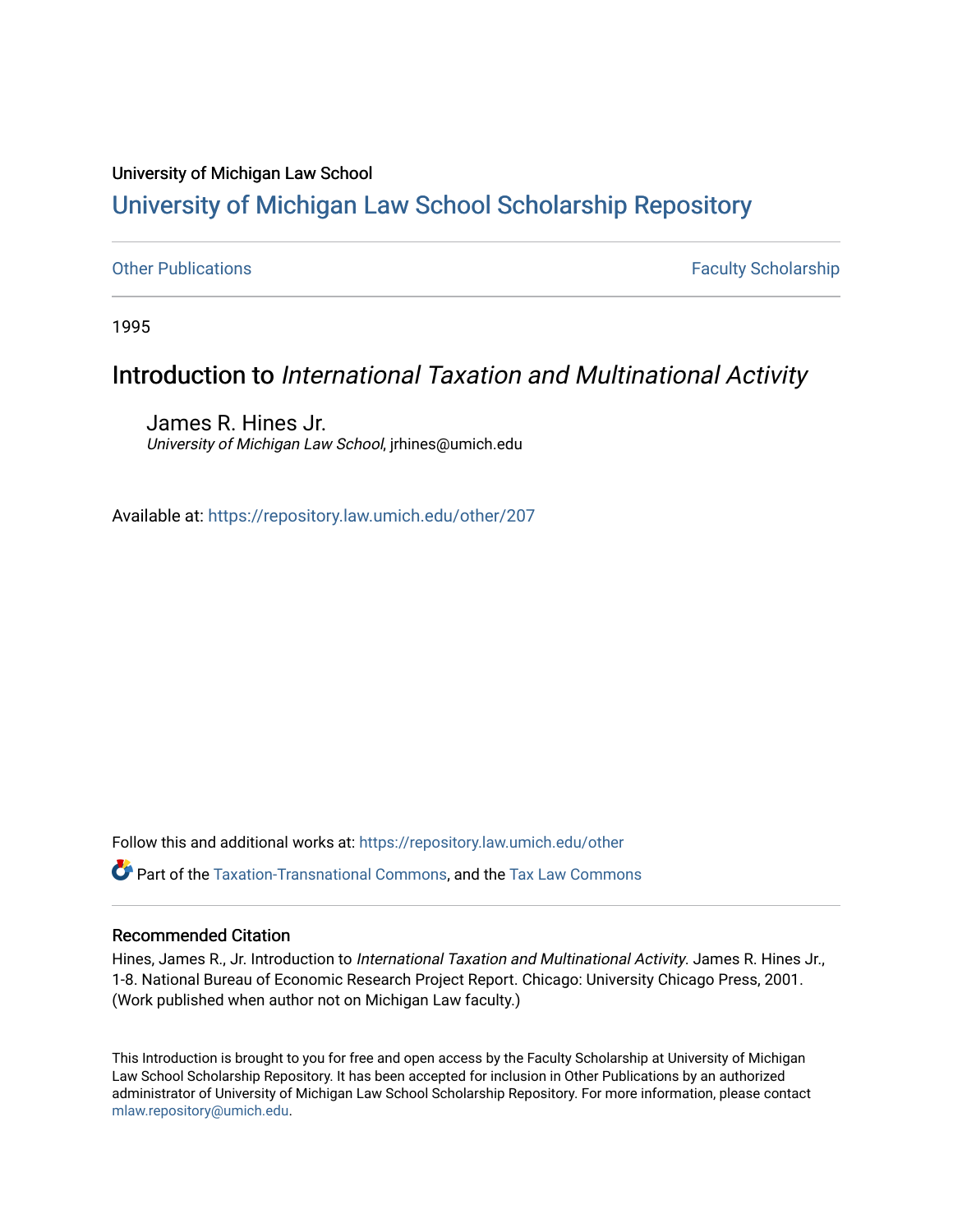## **Introduction**

James R. Hines Jr.

The ability of modern multinational firms to adjust the scale, character, and location of their worldwide operations creates serious challenges for governments that seek to collect tax revenue from the profits generated by these operations. One of the most important issues that policy makers confront in setting tax policies is to evaluate the extent to which taxation influences the activities of multinational firms. Taxation clearly has the potential to affect the volume of foreign direct investment (FDI), since higher tax rates depress after-tax returns, thereby reducing incentives to commit investment funds. Of course, other considerations are seldom equal: Countries differ in their commercial and regulatory policies, the characteristics of their labor markets, the nature of competition in product markets, the cost and local availability of intermediate supplies, proximity to final markets, and a host of other variables that influence the desirability of an investment location. Until somewhat recently, the obvious relevance of these nontax factors served to convince many observers of the likely unimportance of tax policy in determining the location and character of foreign direct investment.

The hypothesis that tax policies have negligible influence on the activities of multinational firms has been subjected to careful quantitative scrutiny over the last decade, with few (if any) of its implications emerging intact. Recent evidence indicates that taxation significantly influences the location of FDI, corporate borrowing, transfer pricing, dividend and royalty payments, and R&D performance. Much of this evidence has appeared in volumes published by the University of Chicago Press for the

James R. Hines Jr. is professor of business economics at the University of Michigan Business School and a research associate of the National Bureau of Economic Research.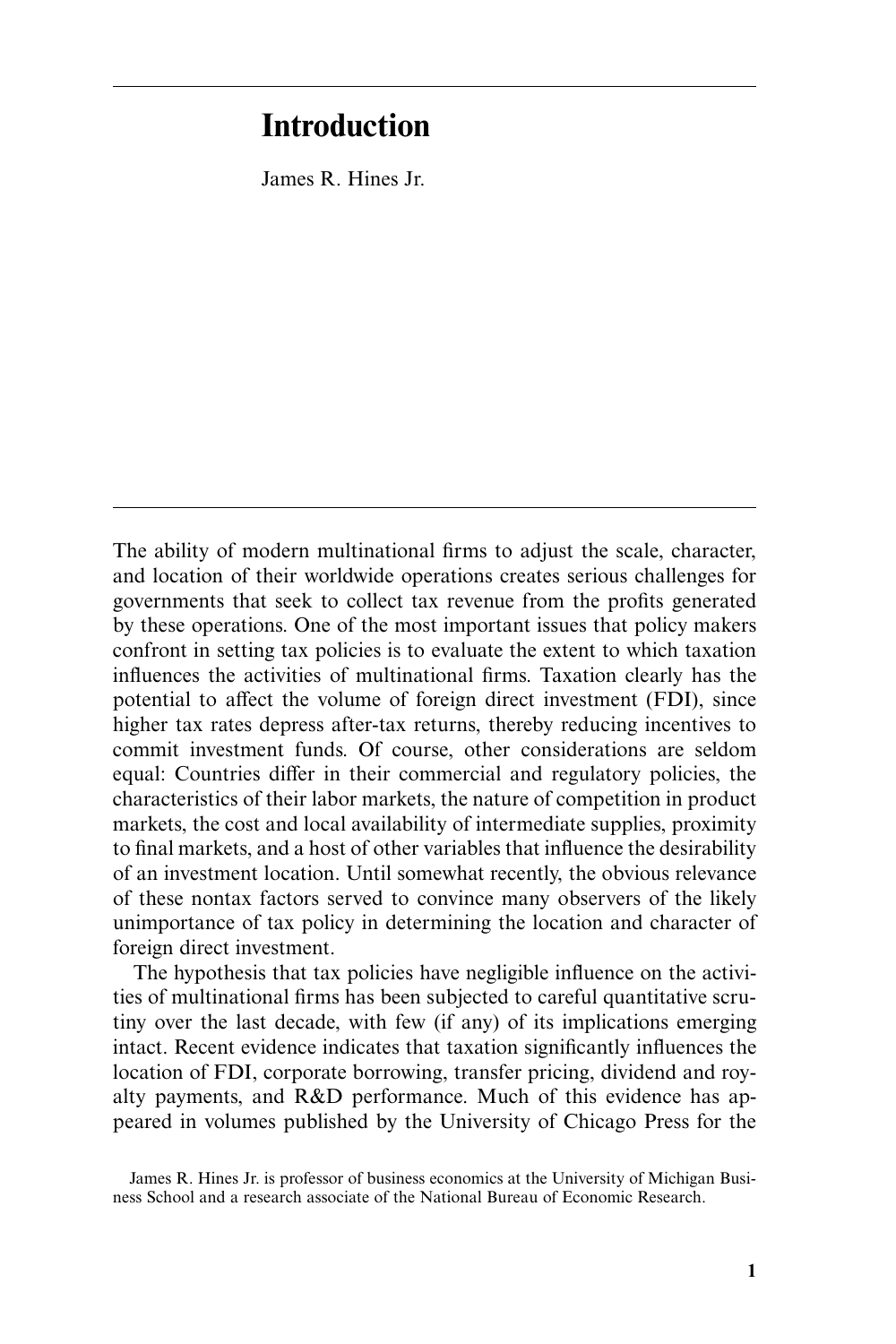National Bureau of Economic Research.<sup>1</sup> While there is a growing consensus that tax policies affect important observable aspects of FDI and related activity, there remains a great need for answers to numerous more subtle questions, such as whether and how the effects of taxation have changed over time, the impact of interactions between home and host country tax policies, the relationship between tax and nontax factors that influence FDI, the implications of sophisticated tax avoidance techniques, and the role of tax policy in affecting international productivity spillovers due to multinational firms.

The nine chapters in this volume address these issues with careful quantitative analysis of empirical evidence concerning foreign direct investment and the behavior of multinational firms. The chapters of the volume analyze issues that fall into three broad categories. The first is the way in which taxation affects FDI. The second is the effect of tax policies in encouraging international tax avoidance. And the third is the relationship between tax incentives and international spillovers of technology.

### **The Effect of Taxation on Foreign Direct Investment**

While there exists an emerging consensus that tax policies significantly influence the volume of FDI, there is very little agreement over the precise magnitudes of tax effects and the way in which these magnitudes may have evolved over time. This is an issue of first-order importance, since the effects of tax policies on national welfare depend critically on the extent to which tax rate changes have the ability to influence FDI flows.

Chapter 1, by Rosanne Altshuler, Harry Grubert, and Scott Newlon, analyzes firm-level tax information on the location of foreign investment by American manufacturing firms in 1984 and 1992. The study finds that the location of property, plant, and equipment is highly sensitive to tax rates: Controlling for other considerations, 10 percent higher tax rates are associated with 15 percent less investment in 1984 and 30 percent less investment in 1992. These results are important for at least two reasons. The first is that they document a degree of sensitivity of FDI to local tax rates that is at the very high end of the existing quantitative literature. The second is that they indicate that the sensitivity of FDI to taxation has risen over time. This greater sensitivity is consistent with the incentives created by the U.S. statutory tax rate reductions introduced by the Tax Reform Act of 1986, as well as with the globalization of American business and the consequent greater ability to relocate productive operations in response to tax incentives.

<sup>1.</sup> See Razin and Slemrod (1990), Giovannini, Hubbard, and Slemrod (1993), and Feldstein, Hines, and Hubbard (1995). These and other studies are critically reviewed in Hines (1997, 1999).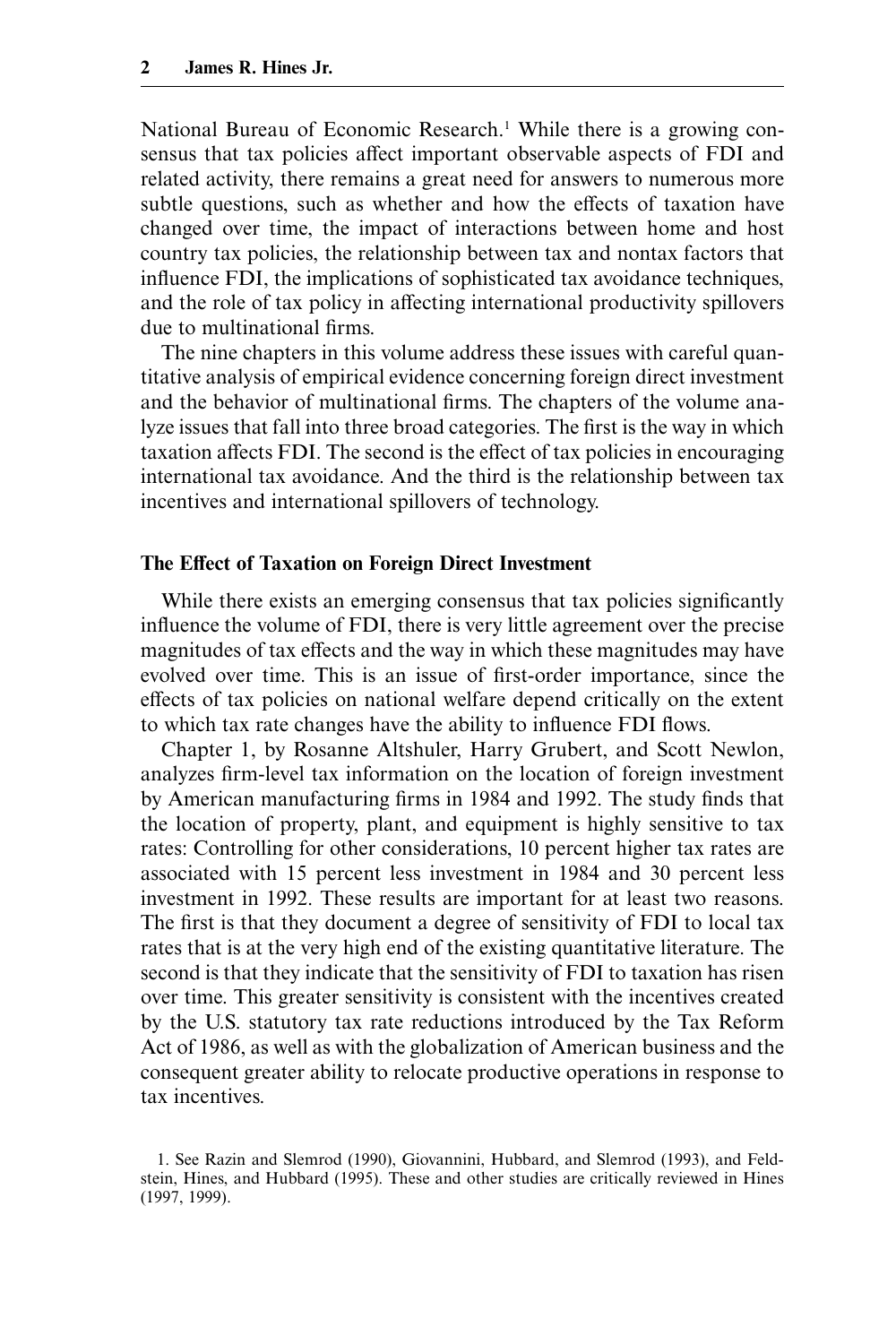Foreign direct investment involves parties in at least two countries, so the tax policies of both home and host governments have the ability to influence the pattern of FDI. These tax policies are often coordinated, as when home governments provide "tax sparing," which is the practice of adjusting home-country taxation of foreign investment income to permit investors to receive the full benefits of any host-country tax reductions. For example, Japanese firms investing in countries with whom Japan has tax sparing agreements are entitled to claim foreign tax credits for income taxes they would have paid to foreign governments in the absence of tax holidays and other special abatements. Most high-income, capitalexporting countries grant tax sparing for FDI in developing countries, while the United States does not.

In chapter 2 I compare Japanese and American investment patterns and find that the ratio of Japanese FDI to American FDI in countries with whom Japan has tax sparing agreements is roughly double what it is elsewhere. In addition, Japanese firms are subject to 23 percent lower tax rates than are their American counterparts in countries with whom Japan has tax sparing agreements. Similar patterns appear when tax sparing agreements with the United Kingdom are used as instruments for Japanese tax sparing agreements. This evidence suggests that tax policy in general, and tax sparing in particular, influences the level and location of FDI. Furthermore, the home-country provision of tax sparing appears to influence the willingness of host governments to offer tax concessions.

Host governments impose on foreign investors various obligations, of which taxes represent a subset (albeit a very important one). Other potentially important obligations and restrictions include capital controls and any obligations to make payments to corrupt government officials.

Chapter 3, by Shang-Jin Wei, analyzes the distribution of foreign direct investment by fourteen major capital-exporting countries in forty-five host countries as of 1991. The patterns are instructive: Countries with higher tax rates, stiffer capital controls, and greater propensity for ordinary business transactions to entail corrupt payments are those that receive the least FDI, controlling for other factors. The estimates imply that the effect of corruption on FDI is so strong that the difference between the environment of Singapore (which has very little official corruption) and that of Mexico has an effect on FDI equivalent to a 29 percent tax rate difference. There is no evidence of any important interactions between the effects of corruption levels and those of tax rates, suggesting that investors are no more able to escape high tax burdens in more corrupt countries than they are in less corrupt countries.

U.S. states tax business activity at different rates, and the responsiveness of foreign direct investment to these tax rate differences offers useful evidence in evaluating both the likely impact of cross-country tax rate differences and the effect of state tax rates on purely domestic investment. The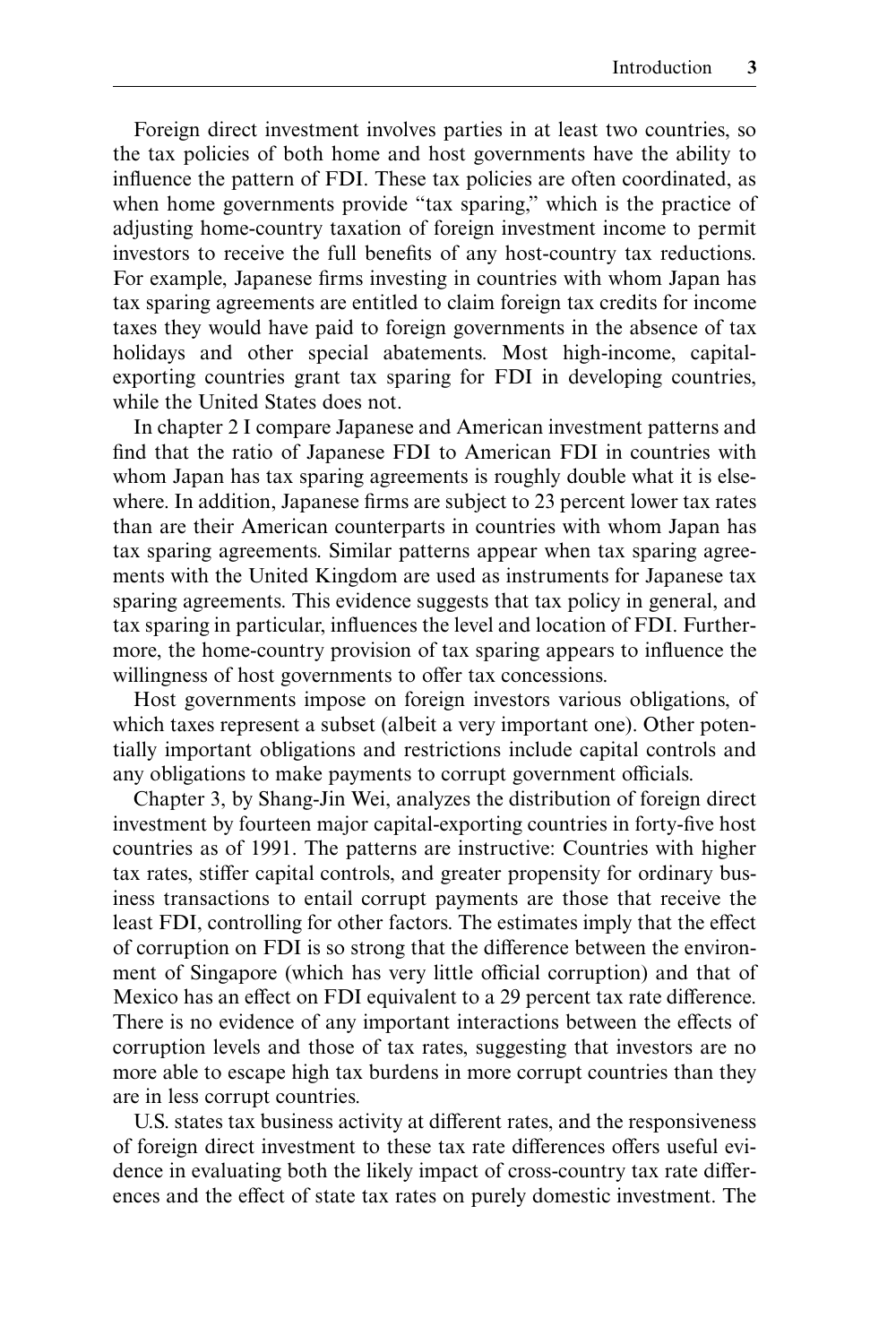chapter by Deborah Swenson analyzes FDI in the United States between 1984 and 1994, distinguishing investments by type (such as new plants, plant expansions, mergers and acquisitions, joint ventures, and increases in investor equity). The results indicate that FDI types differ greatly in their responsiveness to state tax rates. High state tax rates discourage the location of new plants or expansions of existing plants, while encouraging FDI that takes the form of acquisitions of existing firms. These results are generally consistent with the growing literature on the substantial effects of subnational taxation on the location of FDI, while calling attention to the heterogeneous forms that FDI takes and the likelihood that tax effects vary by type of FDI transaction.

#### **International Tax Avoidance**

Tax policies affect FDI through the cumulative influence of numerous factors. Firms have incentives to locate assets in low-tax locations because returns to local investments are thereby taxed at low rates. Furthermore, the many tax avoidance methods to which multinational firms have access may provide additional encouragement to locate FDI in low-tax locations in order to facilitate the movement of taxable profits out of high-tax locations. The next three chapters offer quantitative evidence of the importance of international tax avoidance and its potential role in encouraging FDI.

The U.S. Tax Reform Act of 1986 introduced many changes; notable among them was a phased reduction in the statutory corporate tax rate from 46 percent in 1986 to 34 percent by 1988. Based on the tax situations of American firms prior to 1986, it appeared that many American companies would have excess foreign tax credits starting in 1988. Firms with excess foreign tax credits have significantly greater incentives to avoid foreign taxes than do firms with deficit foreign tax credits, and can therefore be expected to reduce their foreign tax obligations through careful use of interest payments, royalty payments, and locally available tax credits and deductions, as well as through other methods. At the same time, host governments have greater incentives to reduce their tax rates in order to compete for investors that have become increasingly tax sensitive.

The chapter by Harry Grubert examines the responses of taxpayers and governments to changed circumstances after 1986 by analyzing individual tax return information for American multinational firms in 1984 and 1992. The results suggest that the average tax rates paid by American firms abroad fell sharply in the years after 1986, with the most pronounced effect on foreign subsidiaries located in countries with the lowest tax rates prior to 1986. These results raise two important possibilities. The first is that American companies responded to the U.S. tax change by economizing on foreign tax payments. The second is that foreign governments changed their own tax practices in the wake of tax reforms in the mid-1980s. These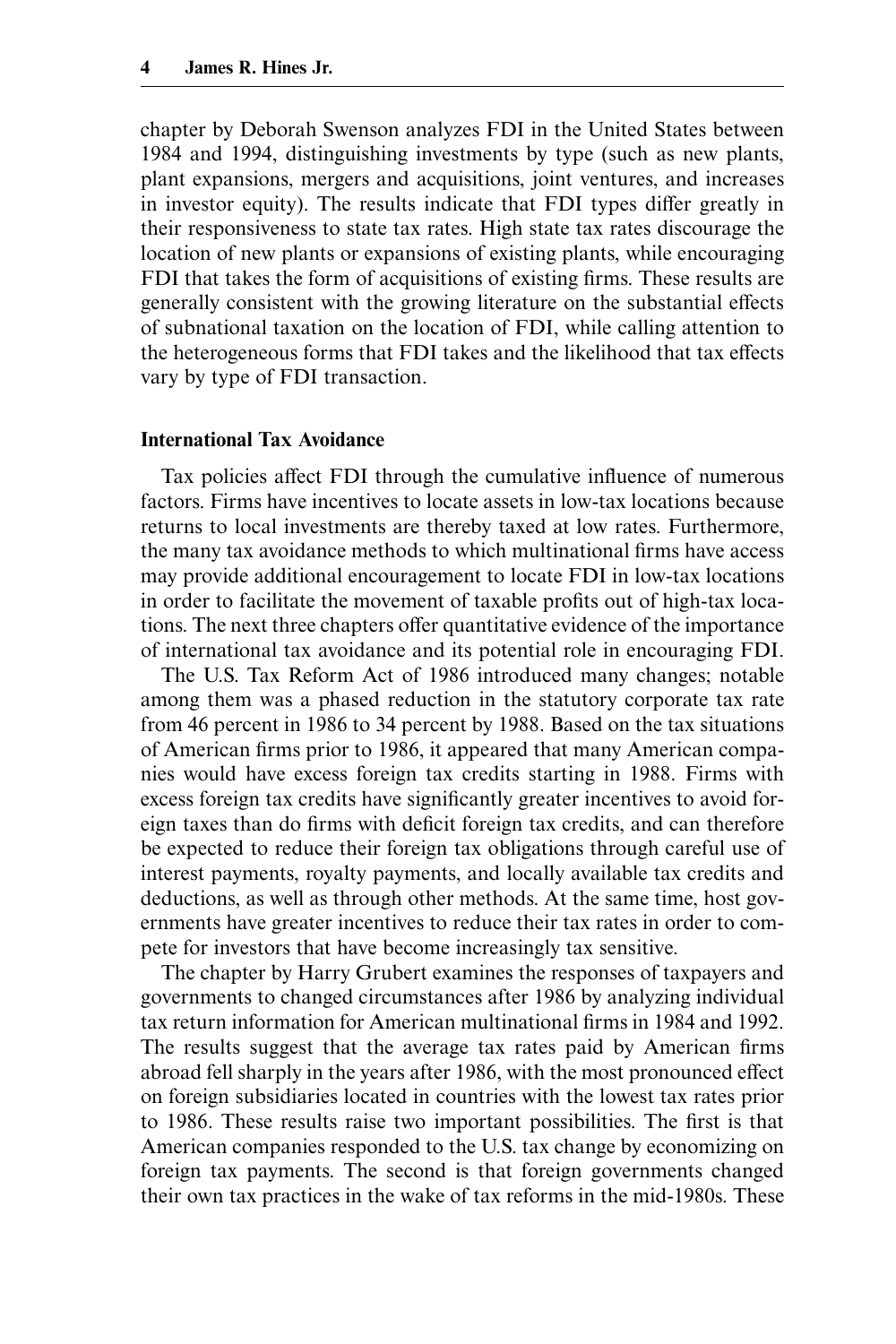possibilities are not exclusive, of course, and both reveal a process of tax setting and tax avoidance that is considerably subtler than common images of international tax practice.

Tax deferral represents another important opportunity for international tax avoidance. American corporations are required to pay taxes to the U.S. government on their foreign source incomes, but are permitted to defer U.S. tax liabilities on income earned by separately incorporated foreign subsidiaries as long as the income is actively reinvested abroad. The ability to defer U.S. tax obligations on foreign source income is an important component of tax avoidance strategies that include selective timing of dividend repatriations and the possibility that firms will defer repatriations over extended periods of time. Patterns of deferral-based tax avoidance as revealed in the individual tax returns of American multinational companies have been extensively investigated in earlier studies published in the NBER series.

The chapter by Julie Collins, John Hand, and Douglas Shackelford analyzes a new and important indicator of the importance of deferral: stock market reactions to international tax deferral that is reported in the tax footnotes of annual reports. U.S. accounting regulations require firms to report either the tax liabilities they expect to incur when repatriating their currently unrepatriated foreign profits, or to declare such profits to be permanently reinvested. If firms elect to declare their foreign profits permanently reinvested, they are obliged to report elsewhere in a footnote the tax obligation they would incur if these profits were to be repatriated at a later date. Collins, Hand, and Shackelford find that, for firms with deficit foreign tax credits, aggregate share values are depressed by the amounts of any tax liabilities that are reported to be due upon repatriation—even though firms indicate their expectation that profits will be permanently reinvested abroad. This pattern suggests that the market anticipates either the ultimate payment of these tax obligations, or the implicit payment of tax obligations in the form of lower returns to funds that are reinvested abroad to avoid home-country tax liabilities. To the degree that stock market valuations are reliable indicators of corporate opportunities, these results suggest that tax deferral is most valuable as a method of fine-tuning the timing of repatriations, rather than as a method of avoiding altogether any home-country tax liabilities on foreign source income.

The ability of multinational firms to adjust the prices charged in crossborder transactions between members of controlled groups is a widely cited method of reducing total tax liabilities. Most countries require that multinational firms use arm's-length transfer prices for international transactions, but the difficulty of establishing such prices in many realistic situations leaves ample scope for tax-motivated pricing of goods and services bought and sold in jurisdictions with different tax rates. The quantitative literature on international transfer pricing reports evidence suggesting that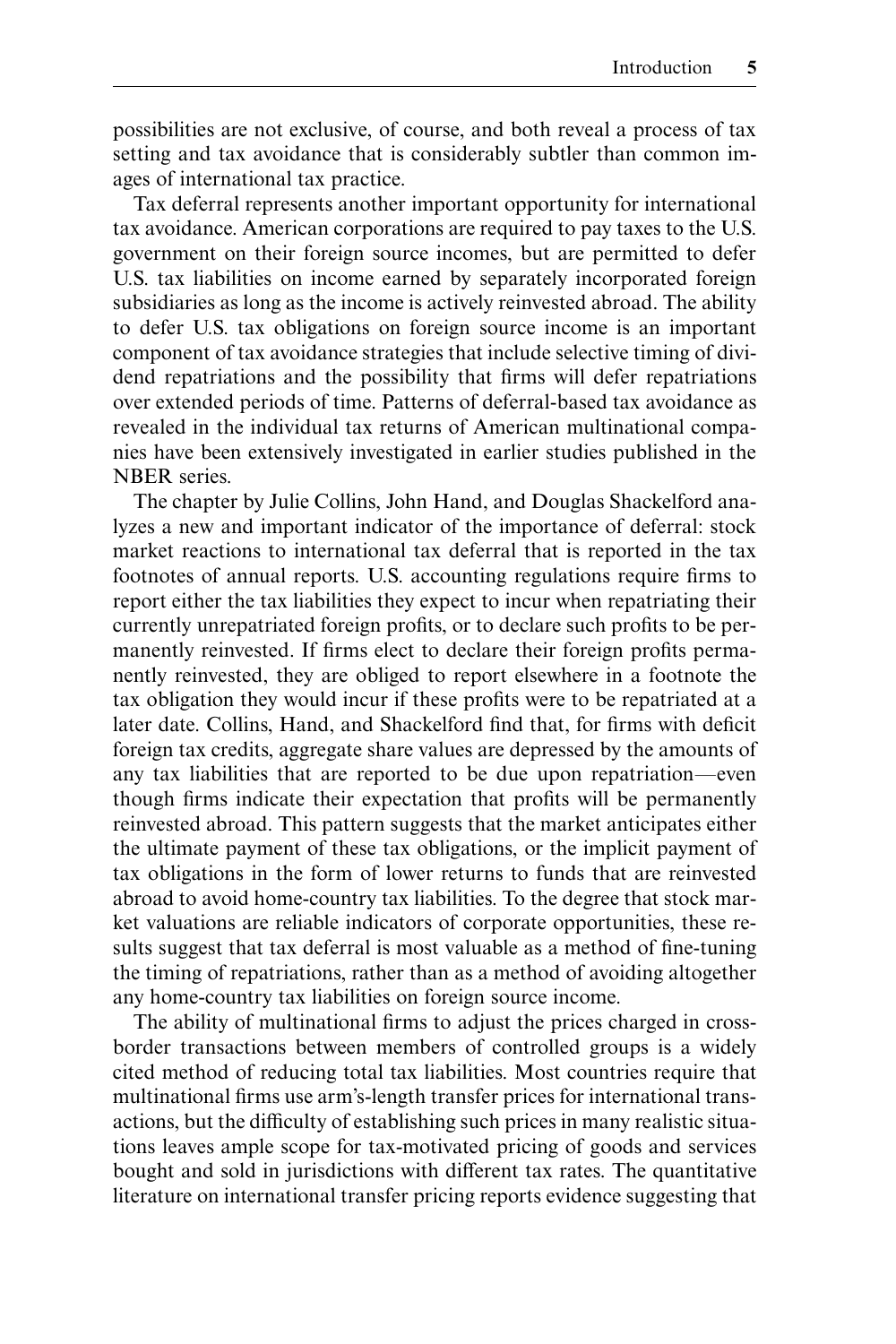firms adjust their transfer prices to shift profits from high-tax to low-tax countries, but this evidence is very indirect, typically consisting of reported profit rates that vary inversely with tax rates.

The chapter by Kimberly Clausing analyzes the relationship between tax rates and the reported intrafirm trade volumes of American multinational companies. The results are consistent with significant tax-motivated pricing of transactions between the foreign affiliates of American companies, their parent firms, and other foreign affiliates of the same companies. The evidence indicates that, controlling for other factors, foreign affiliates located in countries with 10 percent lower tax rates have 4.4 percent higher trade surpluses with their American parent companies. In addition, foreign affiliates located in low-tax countries sell unusually high fractions of their total output to other affiliates of the same company. These trade patterns are highly suggestive of tax-motivated transfer pricing, and are therefore consistent with the earlier profitability-based evidence. Clausing's study differs from other transfer pricing investigations in two important ways: first, by examining more direct evidence of transfer pricing methods, and second, by identifying an important impact of tax-motivated transfer pricing on reported trade statistics.

#### **Tax Policy and International Productivity**

The R&D activities of multinational firms contribute significantly to the generation of new technology and its transmission across borders. National tax policies affect the costs and returns to R&D performed by multinational firms, and have the potential to influence the location of innovative activity that these firms undertake.

The chapter by James R. Hines Jr. and Adam Jaffe considers the effect of U.S. tax rules on the distribution of inventive activity between the United States and foreign countries. The chapter analyzes the impact of changes introduced by the U.S. Tax Reform Act of 1986 on the international patenting pattern of a panel of American multinational firms affected by the tax changes. Due to the specifics of U.S. tax law, American firms differed in the extent to which the 1986 tax changes affected their after-tax costs of performing R&D in the United States. Furthermore, there is an important difference between the tax treatment of R&D performed in the United States for use domestically, and R&D performed in the United States for use abroad. The chapter indicates that firms for which the after-tax cost of performing R&D in the United States for use abroad rose most rapidly after 1986 exhibit the slowest subsequent growth of foreign patenting. This finding suggests that tax incentives for R&D influence subsequent patenting, and that foreign and domestic innovative activities are complements rather than substitutes.

The adoption of tax policies that encourage foreign direct investment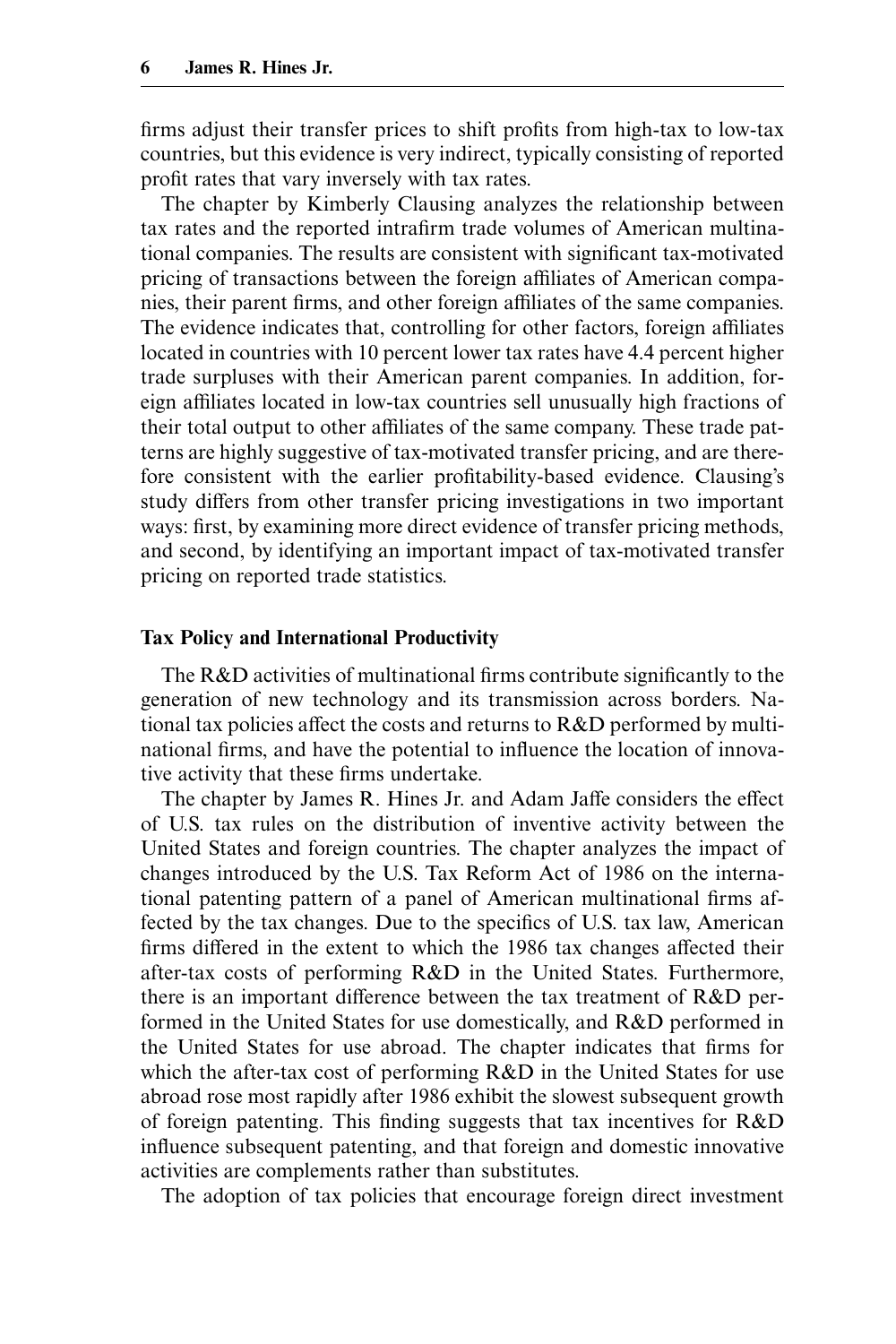are likely not only to change the size of a country's capital stock but also thereby to change the age composition of the capital stock. Newer capital generally incorporates advances in learning and technique that make it more productive than older capital, and the productivity differences between capital vintages typically appear in reported productivity figures. To the extent that there are large productivity differences between capital vintages, countries that successfully attract new FDI will exhibit rapid growth of measured economic productivity.

The chapter by Jason Cummins analyzes the sources of firm-level productivity growth in a sample of individual American multinational firms between 1981 and 1995. The results indicate that rapid capital accumulation is more important as a source of productivity growth than is the contribution of other productive factors such as labor and intermediate goods, and that, in particular, investment in foreign operations is associated with rapid growth of productivity. These estimates carry important implications not only for the consequences of foreign direct investment, but also for the implied responsiveness of FDI to tax rate differences.

#### **Conclusion**

Tax policies in the modern world have the potential to influence economic performance far beyond the borders of the countries that enact them. The ability and evident willingness of taxpayers to relocate activity, to shift taxable income between taxing jurisdictions, to adopt technologies developed elsewhere, and to respond to incentives created by the interaction of domestic and foreign tax rules, imply that tax policies must be evaluated at least in part on the basis of their impact on the activity of multinational corporations. The nine chapters in this volume are concerned with measuring the impact of international taxation on multinational activity, using new analytical methods and previously unexamined data to do so. The results of this research serve to reinforce findings by other studies of the importance of tax considerations in affecting the volume and nature of international economic activities. More importantly, the studies in this volume take the important next step of pursuing the investigation of variations in the impact of international taxation over time and between countries and taxpayers in different situations.

There is enormous interest in identifying the impact of tax policies in economies exposed to the rest of the world. In the current American environment, almost every U.S. tax provision influences foreign direct investment or incentives to engage in international tax avoidance. The research reported in this volume reflects the importance of international tax policies and the opportunities they provide to answer old questions in new ways. The ability to look across countries and firms with widely differing tax situations makes it possible to learn a great deal about the responsiveness